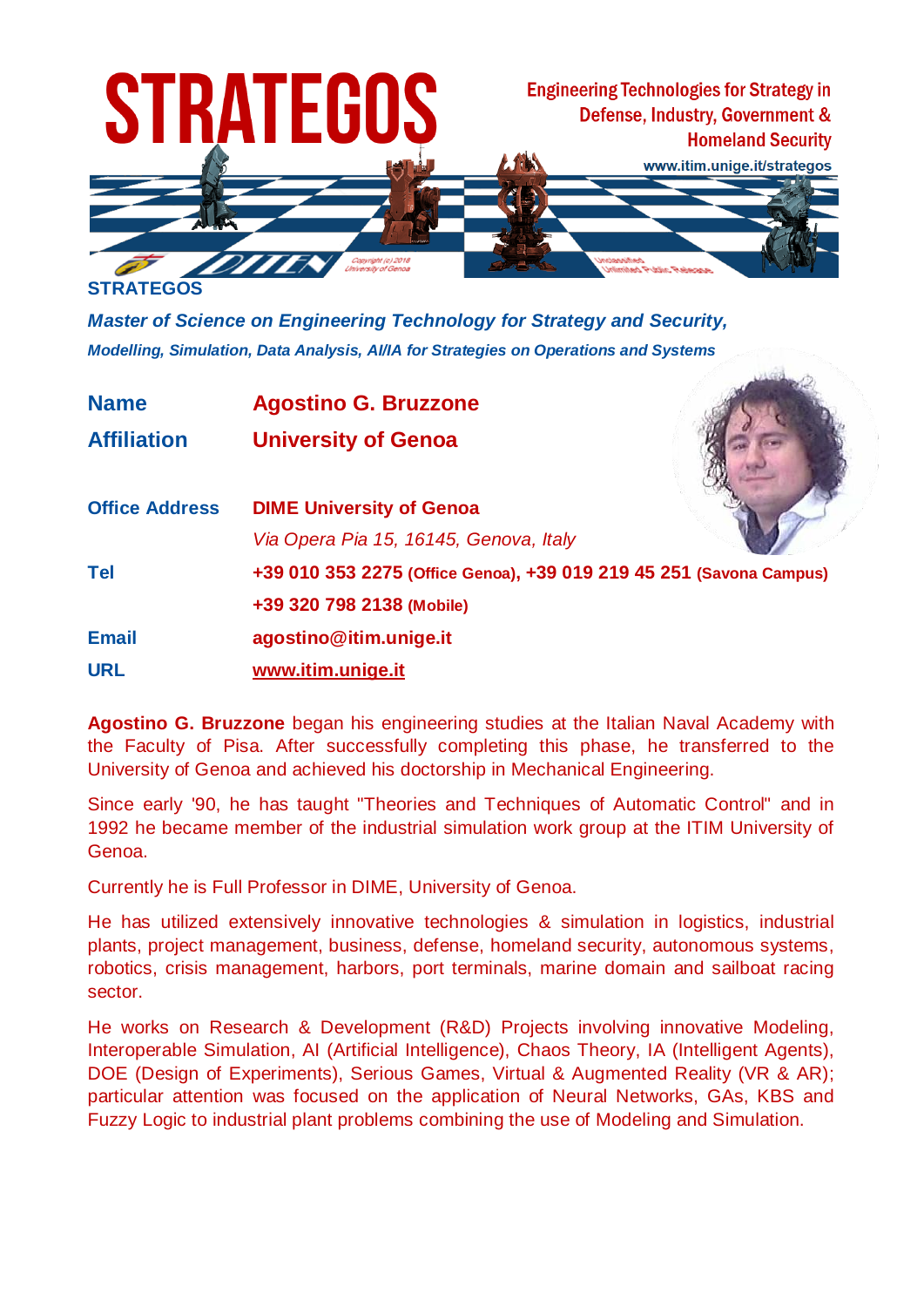

He has been actively involved in the Scientific Community from several years and served as General Director of the McLeod Institute of Simulation Science (MISS), Associate Vice-President, Executive Vice President and Member of the Board of the SCS (Society for Modelling & Simulation International), President of the Liophant Simulation, President of Simulation Team VicePresident and Member of the Board of MIMOS (Movimento Italiano di Simulazione), General Director and Vice Director of M&S Net, Industrial Relation Chair in SCS Europe, Italian Point of Contact for the ISAG (International Simulation Advisory Grouyp) and Sim-Serv.

He acquired extensive experience as a member of International Technical and Organization Committees (i.e. AI Application of IASTED, AI Conference, ESS, ESM, AMS, etc.) and as a General Coordinator of Scientific Initiatives (i.e. General Chair of "Simulation in Industry Conference", "Summer Computer Simulation Conference", "International Mediterranean Modelling Multiconference", International Workshop on Applied Modeling & Simulation and "Web Based Simulation Conference", Program Chair of the "Workshop in Harbor and Logistics Modeling", Guest Editor for several special issues of Int.Journals (e.g."Special Issue of Harbor and Maritime Simulation" and "Supply Chain Simulation"), Member of the Editorial Board of Simulation, Program Chair of "Engineering Application" in WCSS and Track Chair for Manufacturing in SCSC, etc.).

He has written more than 250 scientific papers in International Journals and Conferences, in addition to books, technical/professional reports in partnerships with major companies (e.g. IBM, ENI, Contship, Solvay, CSC, Ford) and agencies (e.g. NASA, European Defence Agency, NATO, National Center for Simulation, Italian MoD, Italian Navy, US Army, DGA).

As example, just during 2000, he was involved in different Projects as Project Manager or Scientific Responsible such as: FLODAF (Fuzzy Logic Data Fusion Italian Navy), MASC (Modeling & Analysis for Satisfaction of Customers, COOP), DICOSAP (DIPTEM/COOP ERP Support & Applied Planning), LEM (Logistics Educational Module, Ford Motor Co., Boston College, Liophant Simulation Club), HLA University Outreach Program (DoD, Defense Modeling & Simulation Office, McLeod Institutes of Simulation Sciences), PUMA (Project for Ultimate Maintenance, Ansaldo Energia), WILD (Web Integrated Logistics Designer, MURST, Milan & Bari Polytechnic, Firenze/Napoli/L'Aquila/Salerno University, Piaggio Aero Industries, Salver, Plyform, SirioPanel, OMA, Geven, Magnaghi). In the same year he was involved, as international expert, in the development of NATO project NIAG SG60 (Simulation Based Design and Virtual Prototyping, NATO).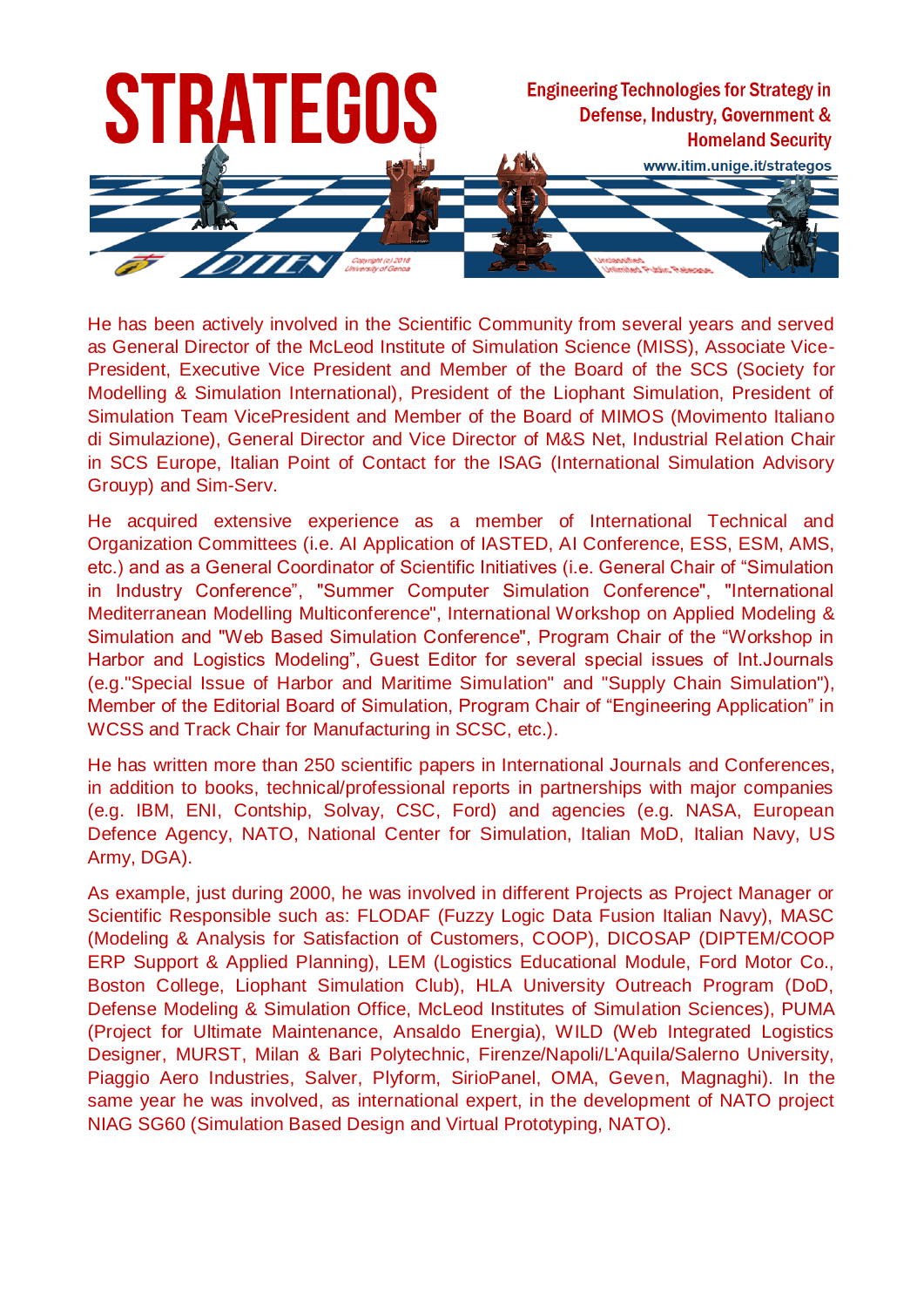

Agostino Bruzzone is in charge as Director of the Technical Council of "SIMulation applications in Management, PLanning & forEcaSTing" for the Society of Computer Simulation International.

He is Simulation Team MITIM DIPTEM Genoa Director for the McLeod Institute of Simulation Science (an Institution with 28 Centers distributed worldwide: Brazil, China, USA, UK, Italy, France, Germany, Canada, Spain etc.) and he is General Director of M&S Net an International Network involving 34 Centers.

He is founder member and president of the Liophant Simulation and of the Simulation Team.

He has been enrolled also in Who's Who, IEEE, IASTED, ANIMP, SCS, MIMOS etc. Currently he works in the Department of Industrial Production, Thermoenergy, Engineering and Mathematical Modelling (DIME, formerly DIPTEM, DIPEM, DIP and ITIM) at the University of Genoa as Full Professor. He is active in the field of simulator-based applications for industrial plants, developing new methodologies and intelligent system integration techniques.

He teaches "Modelling and Design of Complex Systems", "Project Management" and "Industrial Logistics" at the University for students in many different sectors including Strategic Engineering (2 years), Mechanical Engineering (5th year), Industrial Engineering (3rd year), Management Engineering (4th year) and Industrial, Logistics & Production Engineering (3rd year) degree courses; He teaches "Modelling & Simulation", "M&S for Biomedical System" and "VV"&A for the DIMS PhD Program (PhD program in Integrated Mathematical Modelling and Simulation).

He received the Scientific Achievement Award from NATO STO for his Researches on the Command & Control (C2) Agility.

He is the 10<sup>th</sup> and youngest member of the Society for M&S International Hall of Fame, including, among others, John McLeod and Vince Amico.

He has been since 2009 the only Italian Leader of M&S Projects within European Defence Agency and the Scientific Responsible for the highest single Invoice

He is President of the MIPET (International Master Program in Industrial Plant Engineering & Technologies - Master in Impiantistica Industriale e Grandi Impianti) of Genoa University ongoing yearly since 2010 and sponsored by major Industries.

He served as M&S Project Leader for NATO Science and Technology Organization, Center for Maritime Research and Experimentation (CMRE), establishing the new Research Track and he is actively involved in many NATO Groups and initiatives.